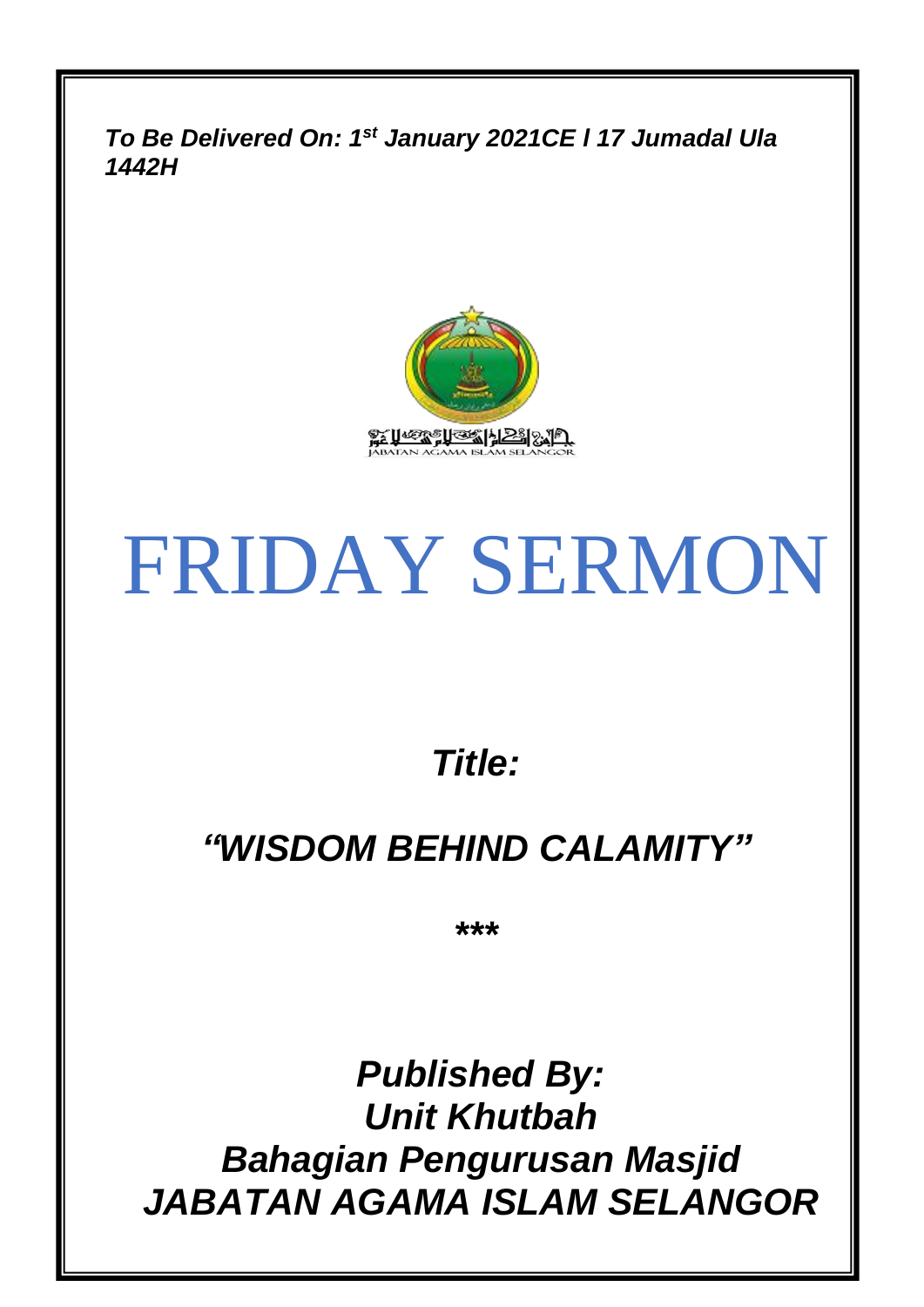# **WISDOM BEHIND CALAMI**

์<br>ว اَلْحَمْدُ لِلَّهِ الْقَائِلِ : وَلَنَبْلُوَنَّكُم بِشَيْءٍ مِّنَ ٱلْخَوْفِ وَٱلْجُوعِ وَ  $\overline{\phantom{a}}$  $\frac{1}{2}$ و<br>ا 。<br>C  $\overline{\phantom{a}}$  $\frac{1}{2}$ ֦֧֦֧֦֧֦֧֦֧֦֧֦֧֜֜֜֜֓֓<br>**֡** ص<br>عر  $\ddot{\mathbf{3}}$ ق  $\ddot{\cdot}$ بر<br>ن  $\frac{1}{\alpha}$ ِ ر<br>أ .<br>ه وُفِ وَ  $\ddot{\phantom{0}}$ ِ<br>په ہ<br>1۔ ِينَ ٱلْخَ ے<br>ڪم بِشَيۡءِ مِّ و ِ<br>په بة<br>ف  $\frac{1}{2}$ بْلُوَ و<br>ا  $\ddot{\phantom{0}}$ <u>.</u><br>لَذَ لم<br>أ  $\frac{1}{2}$ و بِرِينَ َىٰلاً<br>مر وَبَثِّيرِ ٱلصَّ ب ِتِ وَ **َ** ِ<br>س ر ر<br>م بر<br>م ্য<br>শ الث ِ<br>م نفُسِ وَا م<br>وفي  $\overline{\tilde{\epsilon}}$   $\tilde{\epsilon}$ ٱۡل َ<br>م ِل و َٰ  $\overline{\phantom{a}}$ مَوَّز  $\frac{1}{2}$ ے۔<br>م ع هِّنَ ٱلْأَمْوَالِ وَٱلْأَنفُسِ وَٱلتَّمَرَاتِّ وَبَثِّبِرِ ٱلصَّبِرِينَ ۞الثَّا ا<br>آ ئِنْ - حَرِّيْ رَ- --تِنْ رَ --رَجِّ رَجِّ رَجِيلاً عَبَدِينَ مَعْهَدًا عَلَيْهِ مُحَمَّدًا عَلَيْهِ<br>أَشْهَدُ أَنْ لَا إِلَهَ إِلَّا اللَّهُ وَحْدَهُ لاَ شَرِيكَ لَهُ وَأَشْهَدُ أَنَّ مُحَمَّدًا ់<br>• م<br>پنج و<br>ا  $\frac{1}{2}$ ْ ْ  $\frac{1}{2}$ —<br>-<br>1  $\tilde{\mathbf{r}}$  $\frac{1}{2}$ ا<br>م<br>•  $\frac{1}{2}$ ر<br>ا ر<br>زن ْ المجمع<br>منبع<br>المجمع  $\tilde{\cdot}$ ر<br>ر  $\frac{1}{\epsilon}$ ِ ्<br>ू *ा*<br>< ر<br>ڊ  $\frac{1}{1}$  $\tilde{\cdot}$ ر<br>ا ً<br>ا ر<br>آ ๋<br>ጎ حَّدَ مِنْ وَلَٰهُ. اَللَّهُمَّ صَلِّ وَسَلِّمْ عَلَى سَيِّدِنَا مُحَمَّدٍ وَعَلَى ءَالِهِ  $\ddot{\cdot}$ َ<br>آ .<br>ح  $\tilde{\cdot}$ <u>لم</u> ا<br>م .<br>م  $\ddot{\phantom{0}}$  $\frac{1}{2}$  $\frac{1}{2}$ ۔<br>آ ً<br>م ِّ<br>ا  $\overline{r}$  $\tilde{\cdot}$ لة<br>م و<br>ر<br>ر نج<br>آا َ ءِ<br>ھ  $\frac{1}{\epsilon}$ ់<br>^ و<br>م  $\tilde{\cdot}$  $\tilde{\cdot}$  $\frac{2}{\lambda}$ ه ۷<br>م لم ់<br>រ ب .<br>م ع .<br>وَأَصْحَابِه أَجْمَعِيْنَ.  $\overline{\phantom{a}}$ د<br>پن  $\tilde{\cdot}$  $\ddot{\phantom{0}}$ ّٰ  $\frac{1}{\sqrt{2}}$ ر<br>پنج لْمُبْلِمُونَ! اِتَّقُواْ اللَّهَ! أُوْصِيكُمْ وَإِيَّايَ بِتَقْوَى  $\frac{1}{2}$ ֦֧֦֧֦֧֦֧<u>֦</u>  $\frac{1}{2}$ **ر**<br>: ا<br>ا  $\frac{1}{2}$  $\tilde{\cdot}$ <u>و</u> ֦֧֦֘֝ **ہ**<br>: ْ  $\frac{9}{4}$ الة  $\ddot{\phantom{0}}$ ›<br>ለ أَمَّا بَعْدُ، فَيَاۤ أَيُّهَا الْمُ م<br>ما ُ<br>ُرو<br> ب<br>ج َ  $\frac{1}{2}$ و<br>ا ْ َ<br>ِمَ ۔<br>م ر<br>پنج ِّ<br>مُ اْل از ف د ق ِهللا ف ى: ال ع ت الَ َّللا <sup>ا</sup> ُ .ق ون ق ت  $\frac{1}{2}$  $\ddot{\cdot}$ ْ  $\frac{1}{2}$ -<br>∶• لا<br>آ  $\overline{\phantom{a}}$ ئے<br>ج ا<br>نا  $\ddot{\cdot}$ ا<br>من سم<br>الما م نت و<br>په ِ<br>ج أ ر<br>م و ىد<br>1 َِل إ ِ<br>پ مُوتَنَّ ور و  $\ddot{\cdot}$ نَ<br>ت ر<br>1 َل  $\frac{1}{2}$ اتِهِۦ و  $\ddot{\Omega}$ ؞ؘٛؿۧ و<br>په ِ<br>په قی  $\overline{\phantom{a}}$ ح ہ<br>آک قَوا اللَّهَ ا<br>ا ور ِ<br>په<br>په نُوا اڌّ ا<br>ا ُو<br>و  $\frac{1}{2}$ ام  $\tilde{\epsilon}$ ء ِينَ ِ<br>آ ا الَّذِ  $\frac{1}{4}$ ه و<br>د سَ<br>ڊ ۔<br>ع  $\overline{\phantom{a}}$ َ<br>د د  $\ddot{\cdot}$ ون و لِم  $\ddot{\phantom{0}}$ س و<br>مم مُّسَٰلِمُونَ. 2

#### **Dear blessed Muslims,**

Let us altogether solidify our *taqwa* of Allah *Subhaanahu Wa Ta'aala* by performing all of His Commands and avoiding all of His prohibitions. May we all attain blissfulness in this world and the Hereafter.

Today I would like to expound on a *khutbah* titled *"WISDOM BEHIND CALAMITY."*

*Museebah* (calamity) means a form of trial and reminder sent by Allah *Subhaanahu Wa Ta'aala* to mankind. It not only inflicts the heedless and negligent alone, but also those having believed and performs righteous deeds. Definitely those having *imaan* (belief) will not be spared from the trials of Allah *Subhaanahu Wa Ta'aala*. Allah *Subhaanahu Wa Ta'aala* mentions in verse 1-2 of soorah al-'Ankaboot:

 $<sup>1</sup>$  al-Baqarah 2:155.</sup>

<sup>2</sup> Aal-'Imraan 3:102.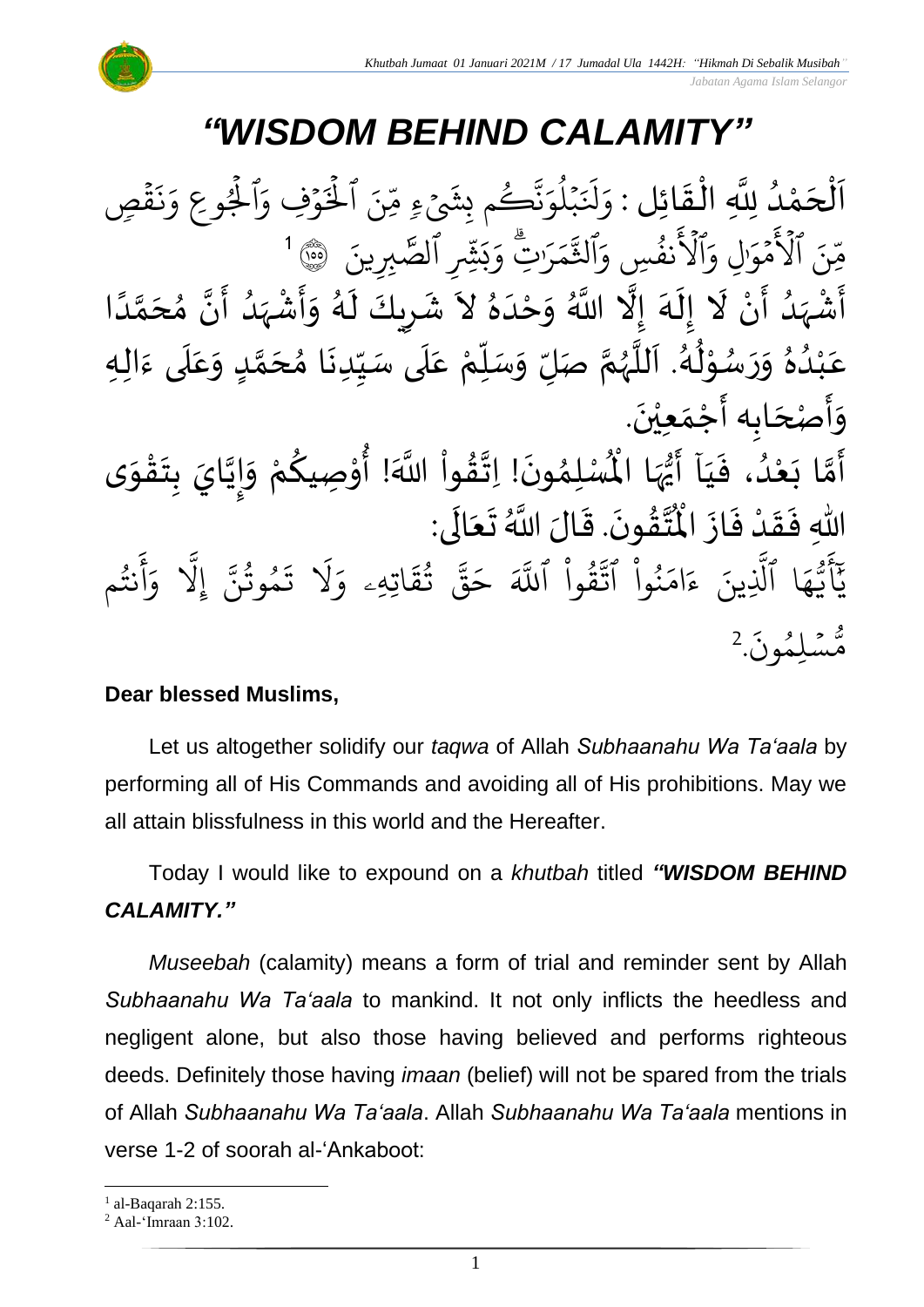*Jabatan Agama Islam Selangor*



#### $\frac{1}{\sqrt{2}}$ م المَمْ ١  $\ddot{\cdot}$ نُونَ ُو  $\ddot{\phantom{0}}$ يضَتَه  $\ddot{\cdot}$ و<br>د َ هُمُ لا  $\frac{1}{2}$ و<br>ج ر<br>م ا و ِ<br>په نة<br>م  $\frac{1}{2}$ ام  $\tilde{\epsilon}$ ء ا  $\frac{1}{\alpha}$ قولو ِ<br>د ن ي أ ا  $\frac{1}{\epsilon}$ كو ِ<br>م ن يُثَرَ و<br>د أ و<br>. اس ِ<br>په ٱَل ِسبَ َ ح أ fide<br>Corre

### *"Alif, Laam, Meem. Do the people think that they will be left to say, "We believe" and they will not be tried?"*

Those who successfully endured the trials from Allah in this world will say: *"Indeed we belong to Allah, and indeed to Him we will return,"* and they will attain goodness, *rahmah* (mercy), and guidance from Allah *Subhaanahu Wa Ta'aala*. This is as Allah mentioned in verse 157 of soorah al-Baqarah:

 $\ddot{\cdot}$ ون د و<br>ا  $\ddot{\phantom{0}}$ ِ<br>يِكَ هُمُ ٱلْمُهَٰٓتَ  $\frac{1}{4}$ و ہ<br>1 و و<br>ج ِ<br>آ ل و <u>ٰ</u> و<br>م أ  $\frac{1}{\alpha}$ و ڝ<br>وو ة  $\tilde{\tilde{z}}$ ِ<br>ِحَمَ ِ<br>م ر ِ<br>م چمَ وَ  $\frac{1}{2}$ ں<br>م ب<br>ب ِ<br>پن ِن ر ں<br>م ∝<br>م وو<br>•• َٰت َ و ر<br>آ .<br>يُهِمْ صَلَ  $\frac{1}{2}$  $\ddot{\phantom{0}}$ ر<br>آ  $\uplambda$ ِ<br>م ِ<br>يِكَ عَ ِرِ<br>ا ل و ْ و<br>م أ ١٥٧

*"Those are the ones upon whom are blessings from their Lord and mercy. And it is those who are the [rightly] guided."*

#### **Dear blessed audience,**

The believers must have certainty that every *museebah* and tribulation inflicted upon them have its implicit *hikmah* (wisdom) that is only known to Allah *Subhaanahu Wa Ta'aala*.

When Allah tests us with one form of trial, then we must ponder thoroughly through the eyes of the heart and intellect, so that its *hikmah* will be revealed. Hence, every tribulation such as agony, accident, misfortune, and property damage, as well as the Covid-19 pandemic, would have *hikmah* behind them.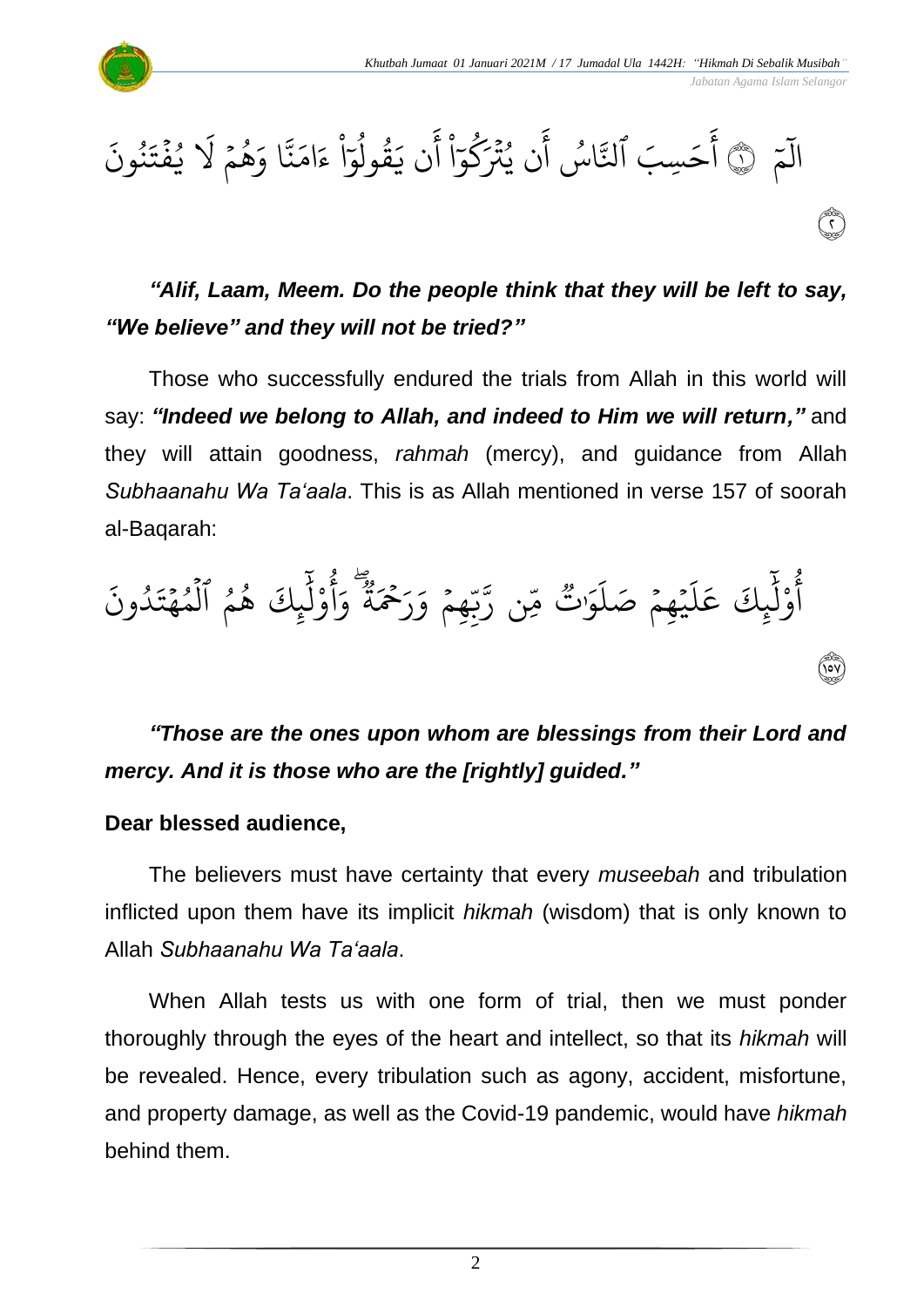

#### **Dearest Muslims,**

Verily, the Messengers and Prophets were the most patient in enduring trials from Allah, to the point that several of them were deemed as *Ulul 'Azm* (those of determination). In the *hadeeth* of Sa'ad bin Abi Waqqaas *radiyAllaahu 'anh*, Rasulullah  $\ddot{\mathbf{x}}$  said:

ً ء َ َل َ ِس ب ا ا الن ُّ د َ ش َ أ ى ِ ل َ ت ْ ب ُ ، ي ِلُ ث ْ م َ ْ اْل َ ف لُ َ ث ْ م َ ْ اْل ا م ُ ، ث ُ اء َ ي ِ ب ْ ن َ ْ اْل ا الن َ سع ُ ا َ ل َ ِ ىق ِد ر ْ د ْ ي ِ ِ ه ن ْ م

*"The people that are the most severely tested are the Prophets, then the next best and the next best. A person is tested in accordance with his level of religious commitment."*

*(Ahmad)*

In reality, the *museebah* taking place teaches our heart and soul to further strengthen our *imaan* and identity. Definitely, the believers have *yaqeen* (certainty) that all of Allah's Will have its own *hikmah*, by pondering positively in contemplating upon the power of Allah *Subhaanahu Wa Ta'aala*. Sometimes, such *hikmah* is capable of being comprehended by the human mind, while at other times they are not. However, it must be remembered that excessive grief upon the calamity endured to the point that one begins to have suspicion upon the decree of Allah *Subhaanahu Wa Ta'aala* is truly a sin, and even a greater *museebah*.

#### **Dear blessed Muslims,**

Verily, *museebah* and trials are signs of Allah's love. It is through those *museebah* and tribulations that Allah *Subhaanahu Wa Ta'aala* will remove the sins and raise one's *darajah* (rank). In the *hadeeth* of 'A'ishah *radiyAllaahu 'anha*, Rasulullah <sup>##</sup> said:

3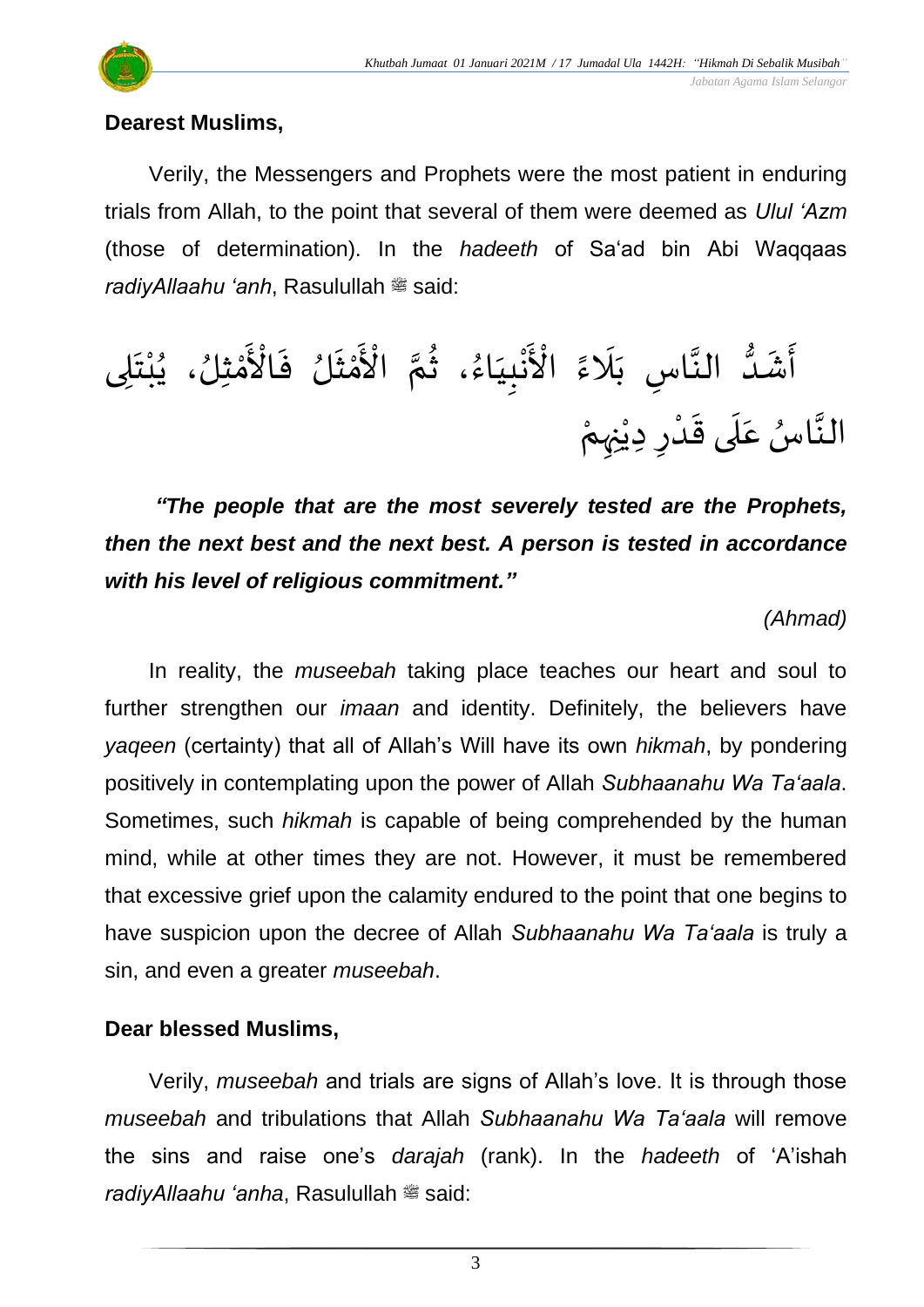

 $\ddot{\phantom{0}}$ ِمن ؤ ់<br>៖  $\mathbf{r}^{\circ}$ لَا يُصِيْبُ الْمُؤْمِنَ مِنْ شَوْكَةٍ فَمَا فَوْقَهَا إِلَّا رَفَعَهُ اللَّهُ بِهَا ُ ْ ُ<br>په  $\tilde{\mathbf{r}}$ ْ  $\frac{1}{2}$ **∶** ہ<br>اُ الاہ شَوْكَةٍ فَمَا فَوْقَهَا إِلَّا رَفَعَهُ  $\frac{1}{2}$  $\ddot{\cdot}$  $\frac{1}{2}$ ن<br>ا  $\frac{1}{2}$  $\frac{1}{2}$ י<br>י  $\ddot{\cdot}$  $\frac{1}{2}$  $\frac{1}{2}$  $\sum_{i=1}^{n}$ ์<br>-<br>-֦֝<br>֝**֝**  $\frac{1}{2}$ **لا**<br>-دَرَجَةً أَوْ حَطٌّ عَنْهُ بِهَا خَطِيْئَةً -<br>ءَ ْ ا<br>-<br>• ا<br>بر<br>د **∶** .<br>د<br>ام ֚֬<br>֧<u>֛</u> .<br>م ے<br>آ  $\ddot{\phantom{0}}$ ֦֧֦֦֝֝**֦**  $\frac{1}{2}$ ً<br>پہ  $\overline{\phantom{a}}$  $\frac{1}{2}$  $\sim$ 

*"A believer does not receive (the trouble) of running a thorn or more than that but Allah elevates him in rank or effaces his sins because of that."*

*(al-Bukhaari)*

#### **Respected audience,**

We are highly recommended to always perform *muhaasabah* (selfevaluation) upon ourselves, for it is possible that disasters and calamities that occur are due to mankind's own doing. It is high time for the Muslim *ummah* to revisit the admonitions from Allah and return to the path of Truth. Whatever has happened should remind us to fear Allah, fulfill all of His Ordainments, and abandon all of His prohibitions.

Let us altogether endure the trials and *museebah* with full patience, for it will bring us closer to Allah *Subhaanahu Wa Ta'aala* and we will be bestowed with protection under the *rahmah* of Allah.

#### **Dear beloved audience,**

To end the *khutbah* this time, let us altogether derive lessons and internalize, utilizing them as guidance in this life. Among them:

1. The Muslim *ummah* must have *yaqeen* that behind every trial and calamity, definitely there is *hikmah* of its own to be pondered together.

2. The Muslim *ummah* must increase in *istighfaar* (seeking forgiveness) and *tawbah* (repentance) to Allah *Subhaanahu Wa Ta'aala* so that all sadness within will soon disappear and granted facilitation.

4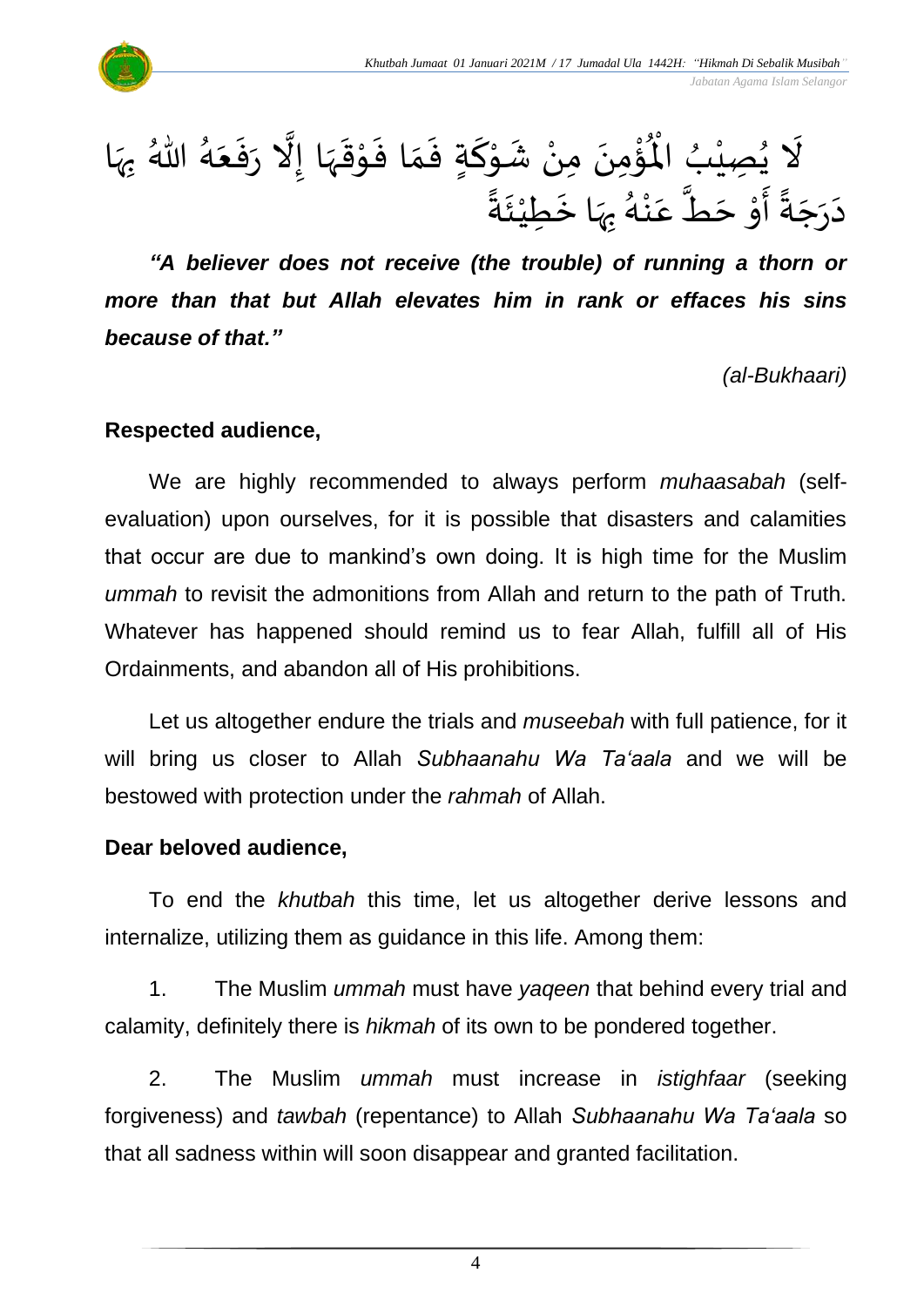

 *Jabatan Agama Islam Selangor*

عِّ - The Muslim *ummah* must utter the phrase إِنَّا لِلهِ وَإِنَا إِلَيْهِ رَاجِعُوْنَ 3. ់<br>្ ٍ<br>ُ  $\ddot{\phantom{0}}$ ؗ<br>۠  $\overline{\mathbf{r}}$ !<br>∶  $\ddot{\cdot}$  $\frac{1}{2}$  $\tilde{\cdot}$ ان<br>• !<br>∶ every time it is afflicted with trial and calamity.

ِجيِم َ ِن الر ا َ ط ْ ي َ الش ِ ِمنَ ِاَّلل َ ب ُ وذ ُ ع َ أ َ ون ُ ِجع َٰ َ هِ ر ۡ َ َِل إ ٓ ا َّ ِ ِإَون َّ ا َِّلل َّ ِن إ ْ ا ٓ و ُ ال َ ق ٞ ة َ ِصيب ُّ م م ُ ه ۡ ت َ ب َٰ صَ َ أ ٓ ا َ ِذ إ ِينَ َّ ٱَّل ١٥٦

*"Who, when disaster strikes them, say, "Indeed we belong to Allah, and indeed to Him we will return.""*

*(al-Baqarah 2:156)*

ْ بَارَكَ اللّهُ ۚ لِيْ وَلَكُمْ فِي الْقُرْآنِ الْعَظِيْمِ، وَنَفَعَنِيْ وَإِيَّاكُمْ بِمَا  $\ddot{\phantom{0}}$  $\ddot{\cdot}$  $\ddot{\phantom{0}}$  $\tilde{\cdot}$ ْ َ ْ ْ  $\frac{1}{2}$ ֦֧֦֧֦֧֦֧֦֧֦֧֦֧֜֜֜֜֓֓<br>**֡** ْ <u>ہ</u>  $\tilde{\mathbf{r}}$  $\frac{1}{2}$ ْ  $\frac{1}{2}$  $\ddot{\ }$  $\frac{1}{\lambda}$ ْ <u>ہ</u> اتا<br>ا  $\frac{1}{2}$  $\frac{1}{2}$ —<br>}<br>1 .<br>فِيْهِ مِنَ الآيَاتِ وَالنِّكْرِ الْحَكِيْمِ وَتَقَبَّلَ مِنِّيْ وَمِنْكُمْ تِلاَوَتَهُ، إِنَّهُ اسمبر<br>اب ।<br>-<br>-—<br>}<br>1  $\frac{1}{2}$ .<br>ار ្ត្ ر<br>م ْ ∕<br>^ ْ ְ<br>ֳ<br>∙  $\sum$ ا<br>ما  $\frac{1}{2}$  $\frac{1}{2}$ ا<br>ا ំ<br>រ  $\overline{\phantom{a}}$ ا<br>أ ِ ا<br>م ِ<br>پہ  $\frac{1}{2}$ ِ<br>پُ ।<br>-<br>• ْ . ٍ<br>∕\* هُوَ السَّمِيْعُ الْعَلِيْمُ `<br>' َ ا<br>أ .<br>و ْ سه<br>ما  $\frac{1}{2}$  $\frac{1}{2}$  $\frac{9}{2}$ حَسِبِي حَسِبًا.<br>أَقُولُ قَوْلِيْ هَذَا وَأَسْتَغْفِرُ اللّٰهَ الْعَظِيْمَ لِيْ وَلَكُمْ وَلِسَائِرِ ا<br>بہ <u>ر</u>  $\tilde{\cdot}$ ْ <u>ل</u>و  $\tilde{\mathbf{r}}$  $\frac{1}{2}$ ْ إ  $\ddot{\phantom{0}}$ ់<br>រ َ ْ ∫<br>∕ ْ  $\ddot{\ }$  $\frac{1}{2}$  $\frac{1}{2}$ َ ::<br>-<br>▲ ْ لمح  $\frac{1}{2}$ र<br>:: . ُ وي هذا واستعفِر الله العَظِيم في ولكم ويُسْمَر<br>لَّمُسْلِمَاتِ، فَاسْتَغْفِرُوْهُ إِنَّهُ هُوَ الْغَفُوْرُ الرَّحِيْمُ ر<br>د ا<br>تا -<br>ڊ י<br>י ِ<br>په  $\ge$ ا<br>ف ์ $\overline{\phantom{a}}$  $\frac{1}{2}$ ्<br>।<br>न ا<br>تابع<br>•  $\frac{1}{2}$  $^2$ ֦֧֦֧֦ **ہ** ا<br>ابر<br>ابرا  $\ddot{\ }$  $\frac{1}{2}$  $\frac{1}{2}$ الحون حو<br>لْمُسْلِمِيْنَ وَالْمُ  $\frac{1}{2}$ ا<br>. ْ الْم

# **THE SECOND** *KHUTBAH*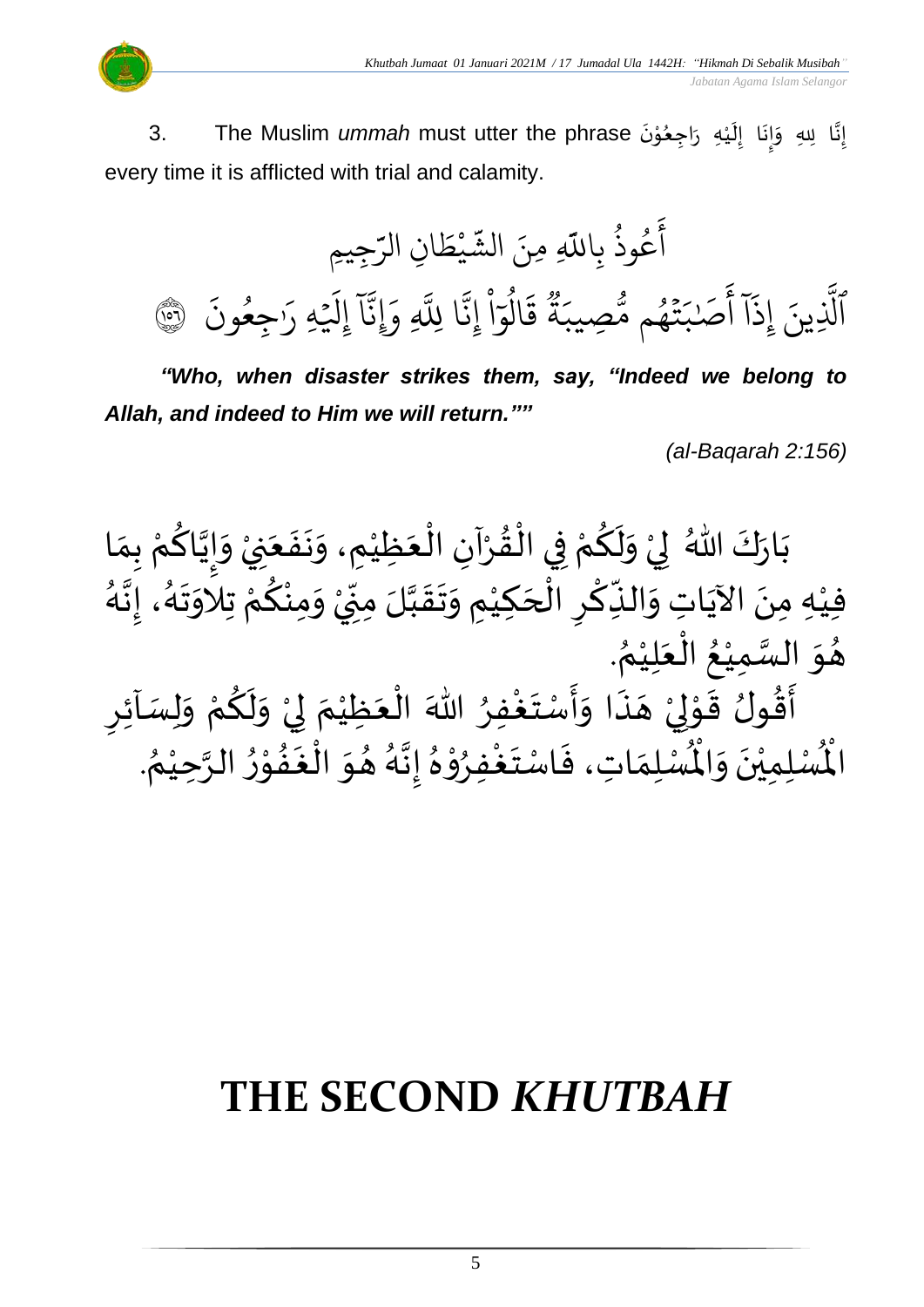$\tilde{\cdot}$ ن<br>لْمُسْلِمِيْنَ، وَ<sub>ل</sub>  $\ddot{\phantom{0}}$ ْ اَلْحَمْدُلِلَّهِ الَّذِيْ جَعَلَنَا مِنَ الْمُسْلِمِيْنَ، وَرَزَقَنَا مِنَ الطَّيِّبَاتِ.  $\ddot{\phantom{0}}$  $\ddot{\phantom{0}}$  $\overline{\mathbf{a}}$ َ  $\overline{\phantom{a}}$ ا<br>ا ا<br>په و<br>و ់<br><  $\overline{\phantom{a}}$ ْ  $\overline{\phantom{a}}$  $\frac{1}{2}$  $\frac{1}{2}$ ِّس ا<br>ا  $\ddot{\phantom{0}}$  $\ddot{\phantom{0}}$  $\ddot{\phantom{0}}$  $\ddot{\cdot}$  $\frac{1}{2}$ ا<br>ا أَشْهَدُ أَنْ لَّا إِلَهَ إِلاَّ اللّهُ وَحْدَهُ لاَ شَرِيْكَ لَهُ، وَأَشْهَدُ أَنَّ مُحَمَّدًا ْ  $\tilde{\mathbf{z}}$ و<br>ا ً<br>زلا ْ  $\tilde{\mathbf{z}}$ و<br>گ اتا ં<br>ત  $\tilde{\cdot}$  $\frac{1}{2}$  $\tilde{\phantom{0}}$  $\frac{1}{2}$ َ  $\frac{1}{2}$ ً<br>أ ن<br>م َ  $\frac{1}{2}$ ن<br>• ا<br>ج <br>ا  $\frac{1}{2}$ ْ  $\frac{1}{2}$  $\tilde{\cdot}$ و<br>گ  $\tilde{\mathbf{r}}$ ْ ِ  $\frac{1}{2}$ عَبْدُهُ وَرَسُوْلُهُ. اَللَّهُمَّ صَلِّ وَسَلِّمْ وَبَارِكْ عَلَى سَيِّدِنَا مُحَمَّدٍ <u>لم</u> ل<br>م  $\overline{\phantom{a}}$  $\frac{1}{2}$  $\ddot{\phantom{0}}$ ِّ  $\frac{1}{2}$ ے<br>آ ِ<br>م ْ  $\ddot{\phantom{0}}$ ์ $\frac{1}{2}$ ْ  $\frac{1}{\sqrt{2}}$  $\overline{r}$  $\frac{1}{2}$ ن<br>م ر<br>ر<br>ر ا<br>ا  $\ddot{\phantom{0}}$ و<br>گ  $\frac{1}{2}$ ּ<br>י و<br>ر  $\frac{1}{2}$  $\frac{1}{2}$  $\frac{2}{\lambda}$ .<br>و ْ .<br>م وَعَلَى آلِهِ وَصَحْبِهِ وَمَنْ تَبِعَهُمْ بِإِحْسَانٍ إِلَى يَوْمِ الدِّيْنِ. أَمَّا  $\overline{\mathbf{1}}$ .<br>م  $\tilde{\cdot}$ ْ ر<br>ر<br>ر  $\frac{1}{2}$  $\ddot{\phantom{0}}$ ំ<br>•  $\frac{1}{2}$  $\frac{1}{2}$ ْ ن<br>م َ ِ ٝ<br>ؙ ِّ **→** י<br>י  $\ddot{\phantom{0}}$  $\ddot{\phantom{0}}$ ل  $\frac{1}{2}$ <u>ل</u> ֦֧֦֧<u>֦</u> <u>ر</u><br>-ى ِهللا و ق ت ب ايَ ي إ و م وِصيك ، أ َّللا اَ وا ق ِهللا، ِات اد ِعب ا ي ، ف د ع ب  $\frac{1}{2}$ ֦֧֦֧֦֧֝<u>֦</u>  $\ddot{\phantom{0}}$ **ؚ** ن<br>•<br>•  $\frac{1}{2}$  $\frac{1}{2}$ ْ **∕**<br>م ُ<br>وُ ر<br>ا  $\frac{9}{4}$ ا<br>به<br>\*  $\ddot{\phantom{0}}$ َ َ  $\frac{1}{2}$ و<br>و ំ<br>រ  $\ddot{\ }$ .  $\ddot{\phantom{0}}$ تَقَوْنَ ֦֧֦֝<br>**֧**  $\frac{9}{4}$ ا<br>این<br>جو ر<br>مو فَقَدْ فَازَ الْمُ  $\ddot{\cdot}$  $\ddot{\cdot}$ **ٔ**  $\frac{1}{2}$  $\frac{1}{2}$ وَقَالَ اللّهُ تَعَالَى : إِنَّ ٱللَّهَ وَمَلّٰبٍكَتَهُو يُصَلُّونَ عَلَى ٱلنَّبِيَّ  $\ddot{\phantom{0}}$  $\frac{1}{2}$  $\frac{1}{2}$  $\frac{1}{2}$  $\frac{1}{2}$ .<br>تَ عَلَى ٱلتَّ ون و<br>ا و<br>٩و يُصَلُّ و<br>د و<br>لم  $\ddot{\phantom{0}}$ ت ر<br>م چکے<br>غ ِ<br>آ  $\uplambda$  $\frac{1}{2}$ بر<br>م  $\frac{1}{c}$ و ِ<br>آک اللَّهَ ِ<br>پَ إِنَّ ٱللَّهَ وَمَلَّيٕكَتَهُۥ يُصَلُّونَ عَلَى ٱلنَّبِيَّ يَٰٓأَيُّهَا ٱلَّذِينَ یہ<br>۱ ا الَّذِ ِ<br>م ه و<br>د سَ<br>ڊ ِ<br>بِم  $\overline{\mathcal{L}}$ ِ<br>د د ا  $\frac{2}{3}$ ٞٞۺٙڵؚۑمً  $\ddot{\phantom{0}}$  $\ddot{\cdot}$ ت ْ وا ِم و ں<br>آ ل ِ<br>په بر<br>سد  $\frac{1}{c}$ يُهِ وَ, ہ<br>م ۔<br>آ  $\uplambda$ ِ<br>م ع وا ْ و<br>ا م<br>نُواْ صَلَّا ْ ر<br>و  $\frac{1}{2}$ ءَامَنُواْ صَلُّواْ عَلَيْهِ وَسَلِّمُواْ تَسۡلِيمًا ۞

#### **Respected audience,**

Let us unite upon the basis of authentic Islamic *'aqeedah* that is certain and solidified. Let us unite upon any situations, firmly united facing any circumstances and enemy's threat, whether hidden or apparent. The unity of the Muslim *ummah* is the foundational strength towards the nurturing of *Khayra Ummah* (the best nation). Muslims are entitled to have differing views, what more in worldly matters, but the Muslim *ummah* must continue to unite in *fikrah* (thoughts) and understanding according to the guidelines of the *kalimah* (phrase) **لا إله إلا الله عليه: affirmative principles within al-Qur'an and** *al-Hadeeth,* as well as sound Islamic brotherhood principles.

In our effort to break the chain of Covid-19, it necessitates every Masjid attendee to remain disciplined and that it is *waajib* (obligatory) to abide by the Standard Operating Procedure (SOP) that has been outlined by JAIS (Selangor Islamic Religious Department), specifically in performing the *wudoo'* (ablution) at home, bringing one's own prayer mat, wearing the face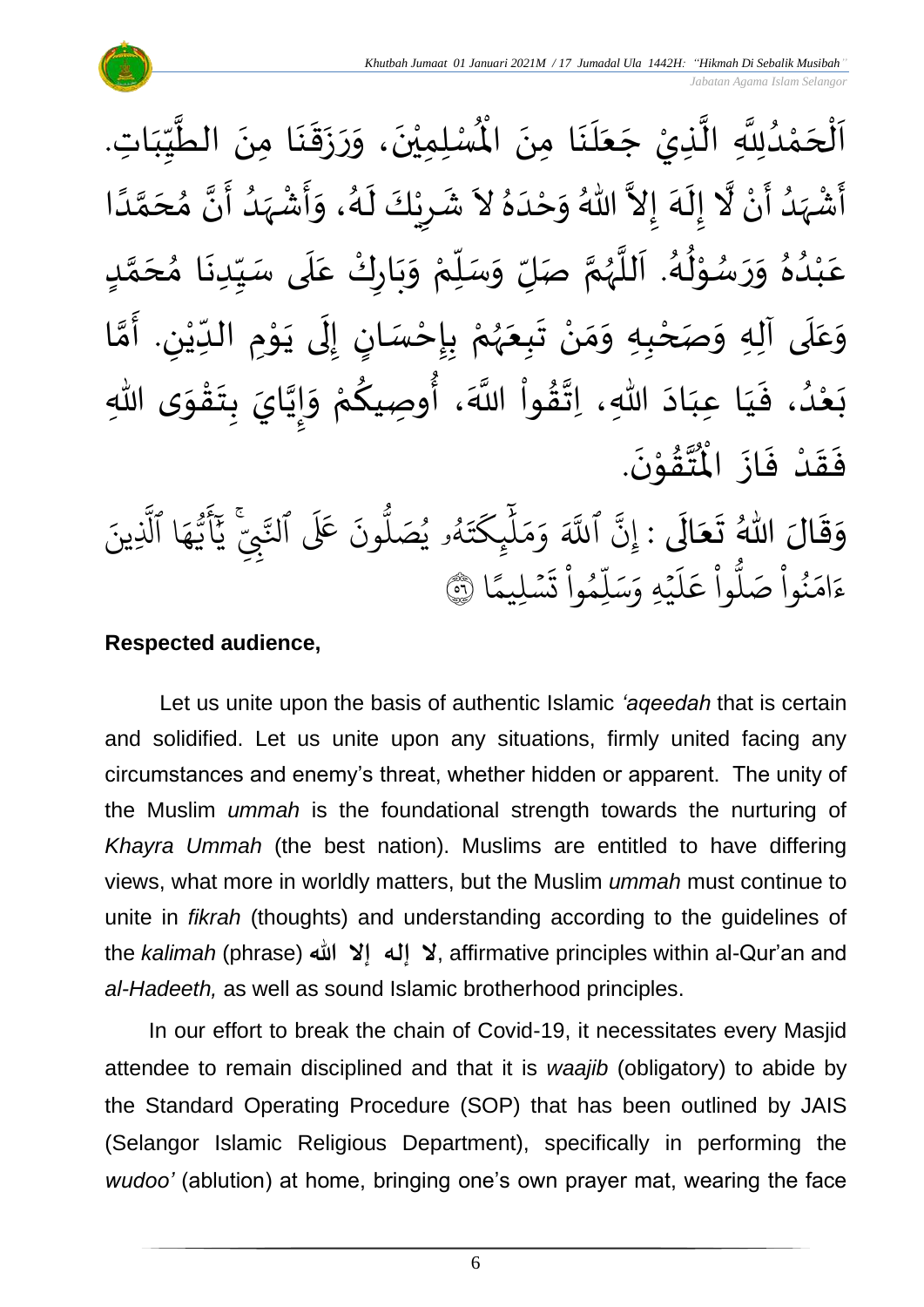

 *Jabatan Agama Islam Selangor*

mask while at the Masjid and *Surau*, and practicing social distancing. Those that are unhealthy or unwell are prohibited from performing *salaah* in the Masjid and *Surau*.

ؙۊؙ۠ڡؚنَاتِ  $\ddot{\phantom{0}}$ ់<br>:  $\mathbf{r}^{\circ}$ ُؤْمِنِيْنَ وَالْمُ  $\frac{1}{2}$  $\ddot{\phantom{0}}$ ់<br>ព <u>់</u> ُْ ِ<br>لْمُسْلِمَاتِ وَالْمُ  $\frac{1}{2}$  $\frac{1}{2}$ اَللَّهُمَّ اغْفِرْ لِلْمُسْلِمِيْنَ وَالْمُسْلِمَاتِ وَالْمُؤْمِنِيْنَ وَالْمُؤْمِنَاتِ الأَخْيَاءِ  $\frac{1}{2}$  $\ddot{\phantom{0}}$ ់<br>រ ›<br>ለ ٝ<br>أ ِ<br>د ا<br>م و<br>ر ا<br>آ ً<br>آ  $\frac{1}{1}$ ْ لا<br>تح ់<br>រ مِنْهُمْ وَالأَمْوَات، إِنَّكَ سَمِيْعٌ قَرِيْبٌ مُجِيْبُ الدَّعَوَاتِ وَيَا قَاضِيَ بو<br>زر ْ  $\frac{1}{2}$ י<br>י -<br>چ  $\frac{1}{2}$  $\frac{1}{2}$  $\ddot{\mathbf{r}}$  $\ddot{\phantom{0}}$  $\frac{1}{2}$  $\frac{1}{2}$ ِ<br>م ان<br>ا ُ ْ )<br>ጎ ه<br>د ا ي ر ق ِ ر<br>پن  $\frac{1}{2}$ ، إِنَّكَ سَمِيْعٌ ْ لة<br>\*  $\frac{1}{2}$  $\ddot{\phantom{0}}$ الْحَاجَاتِ. اَللَّهُمَّ إِنَّا نَسْأَلُكَ وَنَتَوَسَّلُ إِلَيْكَ بِنَبِيِّكَ الأَمِيْنِ،  $\tilde{\cdot}$  $\ddot{\hat{\mathbf{r}}}$  $\frac{1}{2}$  $\ddot{\phantom{0}}$ ن<br>•<br>• ।<br>∶ انا<br>م و<br>ر ا<br>آ َ  $\overline{\phantom{a}}$ ا<br>ا ْ َ<br>ج ِ<br>∪<br>∫  $\frac{1}{2}$  $\frac{1}{2}$  $\ddot{\phantom{0}}$ <u>ر</u><br>-֦֦֝֝֝<br>֧֝֝֝֝**֟**  $\tilde{\mathbf{r}}$ ।<br>-<br>-ان<br>س  $\frac{1}{2}$  $\ddot{\phantom{0}}$  $\mathbf{r}$ وَنَسْأَلُكَ بِأَسْمَاَئِكَ الْحُسْنَى، وَصِفَاتِكَ الْعُظْمَى، أَنْ تَحْفَظَ  $\ddot{\cdot}$  $\ddot{\phantom{0}}$ ْ  $\frac{1}{2}$ َ ֦֧֦֧֦֧֦֧֦֧֦֧֦֧֦֧֦֧֦֧֦֧֟֓֓֓֓<br>**֧** }<br>• ֦֧֦֧֦֧֦֧<br>֧֩֩  $\ddot{\cdot}$  $\frac{1}{2}$  $\ddot{\phantom{0}}$ ٍ<br>ٌ ֦֧֦֧֦֧֦֧֦֧֦֧֦֧֦֧֦֧֦֧֦֧֟֓֓֟֓<br>**֡**  $\frac{1}{\lambda}$  $\frac{1}{2}$ <u>ر</u> ۔<br>ا  $\frac{1}{2}$  $\ddot{\phantom{0}}$  $\frac{1}{2}$  $\ddot{\cdot}$ بِعَيْنِ عِنَايَتِكَ الرَّبَّانِيَّةِ، وَبِحِفْظِ وِقَايَتِكَ الصَّمَدَانِيَّةِ، جَلاَلَةَ ِ<br>ا  $\sim$ ان<br>ا  $\frac{1}{1}$  $\frac{1}{2}$ ان<br>مر  $\ddot{\phantom{0}}$  $\ddot{\mathbf{r}}$ ֦֧֦֦֧֦֧֝<u>֦</u> ِ<br>پ  $\frac{1}{2}$ ا<br>ا ا<br>تاب ان<br>م  $\frac{1}{2}$  $\ddot{\phantom{0}}$ ់<br>( ه<br>با  $\frac{1}{2}$ ់<br>( ْعَظَّمِ، سُلْطَان سلاڠُور، سُلْ ُ<br>م }<br>፟**፟** ر<br>م ْ و<br>م ر<br>اتا َ َ<br>مو ِ<br>مَلِكِنَا الْمُعَظَّمِ، سُلْطَان سلاغُور، سُلْطَان شَرَفُ الدِّين ادريس ا<br>با  $\frac{1}{1}$ ُ  $\ddot{\phantom{0}}$  $\tilde{r}$ شاه الحاج، ابن المرحوم سُلْطَان صَلاَحُ الدِّين عبد العزيز  $\frac{1}{\sqrt{2}}$ ፟<br>፟  $\sim$ ۔<br>نام ا<br>ا ُ<br>م ا<br>م شاه الحاج. اَللَّهُمَّ أَدِمِ الْعَوْنَ وَالْهِدَايَةَ وَالتَّوْفِيْقَ، وَالصِّحَّةَ ة<br>م  $\tilde{\cdot}$  $\ddot{\cdot}$ ֦֧<sup>֦</sup> י<br>י ل<br>اب  $\tilde{\cdot}$  $\ddot{\cdot}$  $\ddot{\phantom{0}}$  $\frac{1}{1}$ ْ  $\tilde{\cdot}$  $\ddot{\phantom{0}}$ י<br>י  $\frac{1}{2}$ ا<br>أ ।<br>∕  $\frac{1}{2}$ ن<br>م ر<br>ر ۔<br>ا َ وَالسَّلامَةَ مِنْكَ، لِوَلِيِّ عَهْدِ سلاڠُور، ت**ڠك**و أَمِير شَاه، اِبْنِ ٝ<br>ؙ  $\mathbf{r}$  $\frac{1}{2}$ )<br>፟ ٝ<br>; .<br>م ِ<br>∪<br>′ ِ<br>ب ل  $\frac{1}{2}$ ْ ֦֧<sup>֦</sup>  $\frac{1}{2}$ ا<br>ما  $\frac{1}{2}$ السُّلْطَان شَرَفُ الدِّين ادريس شاه الحاج، فِي أَمْنٍ وَصَلاَحِ  $\tilde{\mathbf{r}}$ ់<br>( ر<br>ر<br>ر  $\frac{1}{\sqrt{2}}$ ُ  $\frac{1}{2}$ ।<br>इ َ  $\frac{1}{2}$ )<br>=<br>= י<br>י ِ<br>پ -<br>وَعَافِيَةٍ بِمَنَّكَ وَكَرَمِكَ يَا ذَاالْجَلالِ وَالإِكْرَامِ. اَللَّهُمَّ أَطِلُّ  $\frac{1}{2}$ ن<br>م ैं<br>ै<br>⁄-ا<br>تار<br>ا  $\overline{\phantom{a}}$ ।<br>।<br>। ا<br>د  $\tilde{\cdot}$  $\overline{\phantom{a}}$ ֦֧֦֧֦֧֦֧֦֧֦֧֦֧֦֧֜֜֓֓֓<br>**֡**  $\ddot{\cdot}$  $\ddot{\phantom{0}}$ َ  $\frac{1}{2}$ ِّ<br>ِ∙  $\frac{1}{2}$  $\frac{1}{\lambda}$  $\sum_{i=1}^{n}$ َ .<br>م  $\frac{1}{2}$ ֦֧֦֧<u>֦</u> غ ِّ  $\frac{1}{2}$ بلّ  $\tilde{\cdot}$ عُمْرَ*هُ*مَا، مُصْلِحَيْنِ لِلْمُوَظَّفِيْنَ وَالرَّعِيَّةِ وَالْبِلاَدِ، وَ<sub>ا</sub>  $\lambda$ ْ ້ $\tilde{\cdot}$ اتا<br>ا ان<br>ا  $\tilde{\cdot}$  $\ddot{\phantom{0}}$ ْ ا<br>ا  $\ddot{\ }$ }<br>ለ ٝ<br>ا ْ ي  $\overline{\phantom{a}}$  $\frac{1}{2}$  $\frac{1}{\lambda}$ ر<br>ر ់<br>< و<br>م مَقَاصِدَهُمَا لِطَرِيقِ الْهُدَى وَالرَّشَادِ.  $\frac{1}{2}$  $\frac{1}{1}$ ر<br>ر<br>ر ۔<br>ا  $\ddot{\bm{s}}$ <u>ر</u>  $\ddot{\phantom{0}}$  $\frac{1}{2}$ }<br>**አ** َ  $\frac{1}{2}$  $\frac{1}{2}$ .<br>په

O Allah, You are the Lord that is All Mighty, we are grateful to You for having bestowed upon us *rahmah* and blessings upon this state that continues to prosper and progress, and that its residents remain united,

7